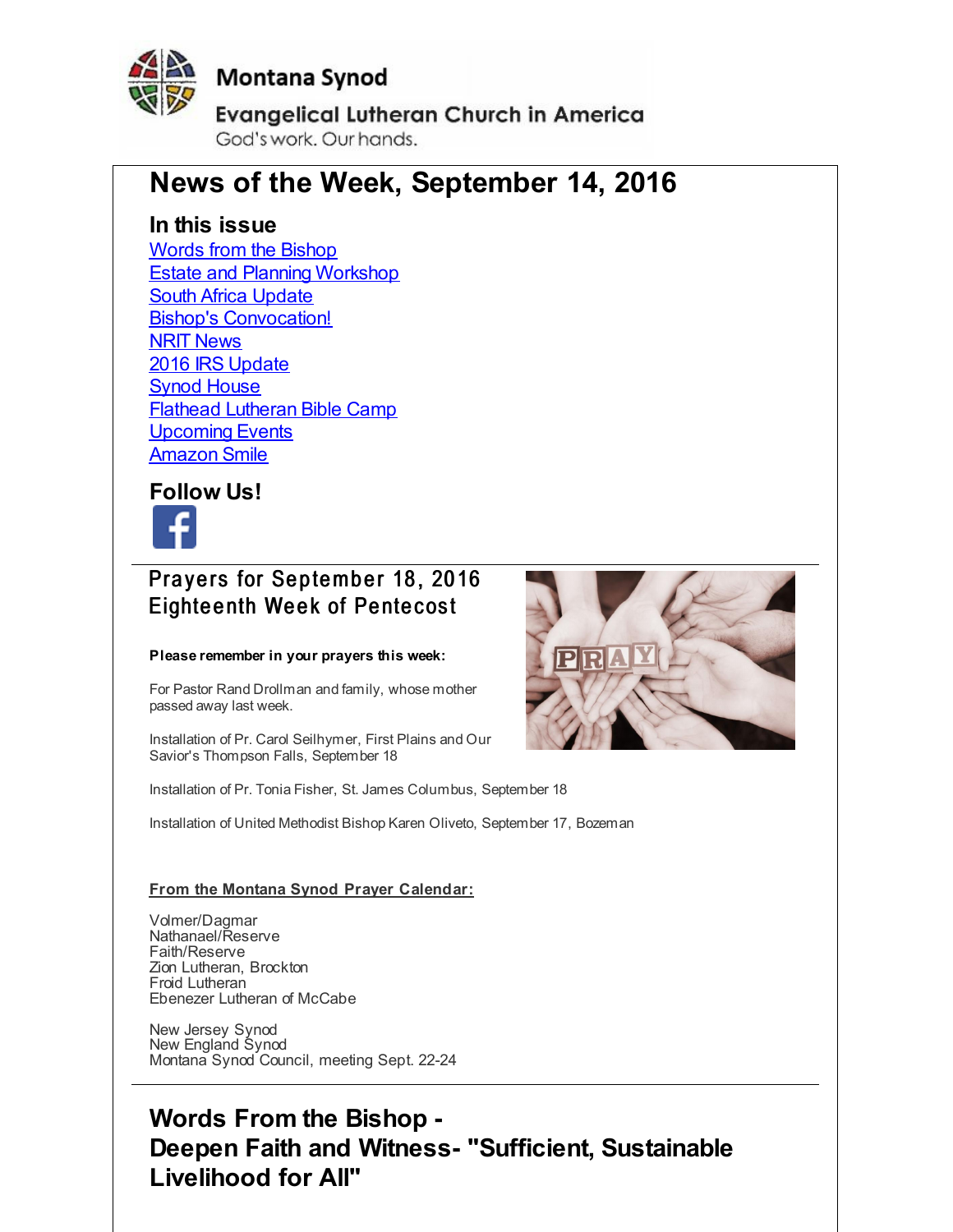*Note: This is part of a series on the Social Statements adopted by the ELCA in Assembly. Previous reflections are available at* [www.montanasynod.org](http://r20.rs6.net/tn.jsp?f=001vSa1esj__sI6AGb4os0meDbSbiuyrEYycc810nSVM88pT3-W6GsDOnU0o6q8IH48feMZWvpoUaVSh9CmwFNFXcOlmksHlr9SiBulK1AB8kADhf0ITIOQrwLC5awtaxWBklJ5YMcnV4C1Mzcq_ECktPSshBdjG_DSMw6mUnASyw4=&c=&ch=)*, archived.*

The 1999 ELCA Churchwide Assembly considered and adopted the social statement on economic life, "Sufficient, Sustainable Livelihood for All." A wide-ranging document, the statement concludes:

"Pursuing policies and practices that will lead to 'sufficient, sustainable livelihood for all' is such a formidable challenge that to many it seems unrealistic or not worth the effort. The Church as an employer, property owner, consumer, investor, and community of believers can be as caught up in the reigning economic assumptions as the rest of society....Empowered by God, we



continue to act, pray, and hope that through economic life there truly will be sufficient, sustainable livelihood for all."

The statement was written with an acute awareness of globalization and its effect on the world's economy. Remember, this was before 9/11, and before Thomas Friedman's book on globalization, "The World is Flat." (2005) The social statement expresses a deep concern about the rich getting richer and the poor getting poorer, using numerous biblical references to society's obligation to provide justice to the poor.

The fundamental question for people of faith considering economic life is: "In what or in whom shall we place out trust and hope?" And of course the response is: "To place our trust in something other than God is the essence of sin. It disrupts our relationships with God, one another, and the rest of creation, resulting in injustices and exploitation."

Among the issues addressed by the statement are the tension between the values arising from a market economy and Christian values of dependence on God, love of neighbor, reconciliation and cooperation. The statement addresses poverty, both domestic and global, calling the church to assess economic activities in terms of how they affect "all," especially people living in poverty. The statement's adoption in 1999 coincided with efforts by the United Nations to establish Millennium Goals to eradicate poverty. In addition, many religious groups worked to establish a millennium Jubilee, to free impoverished nations from the crippling burden of global debt.

The statement also addresses vocation, work and human dignity for all, reminding us that we are all made in God's image. The statement addresses wealth inequality and asks members to work for economic justice in the market place, in tax structures, and in daily life. It also addresses environmental sustainability, and justice for farmers.

You can find the entire statement at www.elca.org/socialstatements.





#### Dear Friends in Christ,

Valley of Christ Lutheran Church is pleased to announce the service of Ordination and Installation of our new Pastor, Lue Moua. We invite faith communities from the Greater Missoula Area to join in the celebration on Sunday, September 25th, at 3:00 PM.

Clergy in attendance are invited to vest and participate in the service as directed. Holy Communion will be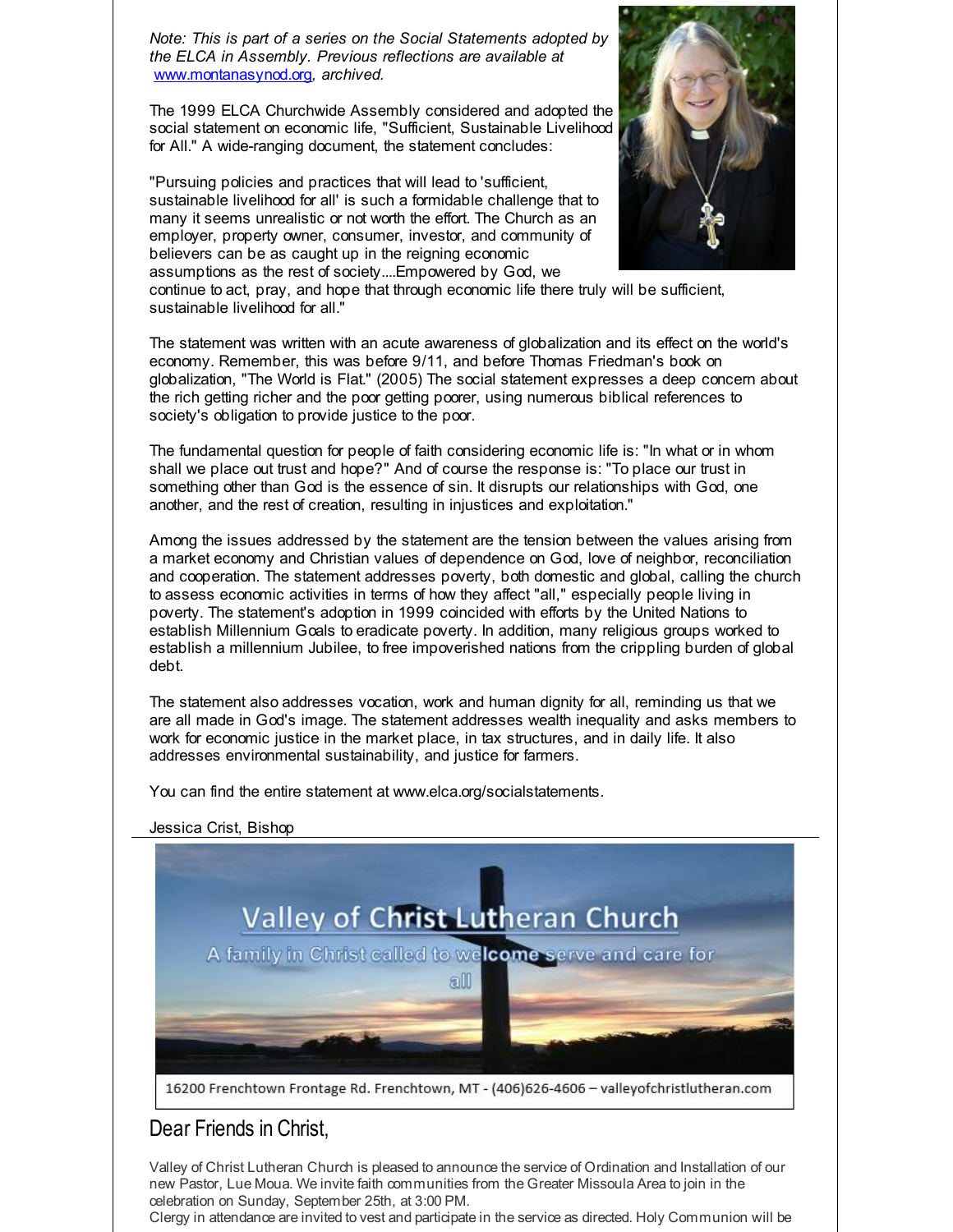shared. The color of the day is red. A reception for Pastor Lue and his family will be held following the service. We hope you can join us for this time of celebration and praise.

Sincerely, Julie Duncan Co-President Valley of Christ Lutheran

#### LAST CHANCE! ESTATE AND GIFT PLANNING WORKSHOP Saturday, September 17, 2016 10:00 AM - 2:30 PM

American Lutheran Church 5 Lewis Avenue

#### Billings, MT 59101

Over the course of our lives, we accumulate a lot of assets. But what happens when we die? You have probably heard the phrase, "You can't take it with you!" But we can make sure that our life's assets will be used in ways that witness to our Christian faith - by blessing the lives of those we love and also to bless ministries of the church and other charities and causes that we support. In addition, some people may be able to make some planned gifts now.

To help people learn more about this, the Montana Synod is offering an **Estate and Gift Planning Workshop**. Featured presenters will be:

**Pastor George Karres** - Director for Evangelical Mission, Montana Synod **Dr. Marsha Goetting** - Professor and Extension Family Economics Specialist, Montana State University, Bozeman, Montana **Ms. Beth Adams** - ELCA Foundation Gift Planner

The cost is \$10, which will include lunch. To register, please email or call Pastor George Karres: gkarres@montanasynod.org: Phone 406-453-1461

#### World Hunger Event in Northeast Montana

What an amazing time we had in northeastern Montana this past weekend! Pastor Mark and Clara hosted a houseful in Plentywood on Friday night; we visited 4 congregations on Saturday (Culbertson, Froid, Dagmar and Westby); and had a churchful back in Plentywood on Sunday for adult forum, worship and the annual WELCA dinner -- so many opportunities to lift up the Montana Synod, the whole church, and ELCA World Hunger!

There seemed to be quite a bit of excitement about Gifts of Grain, so Pastor Mark and I will follow up on that. Here is a link to a Gift of Grain story, [https://www.elca.org/Campaign-for-the-](http://r20.rs6.net/tn.jsp?f=001vSa1esj__sI6AGb4os0meDbSbiuyrEYycc810nSVM88pT3-W6GsDOtRfA460vksaIuwhiSXAA3n9qDEf0c29J2WAiI-Q9yXUsgWtvve9y-TBhFvUn046_ZojjQlLZdEzOF3S7zh4eyNN24oCmq-0FpzYCpMnR0EJnLMXTRxB3LONc96WqG8tRY0wT_eZkjgW-yAMg-WaZ5QtjMG8Z7C6b5gVBSWbJKpBRqBpLgyF470Eby4sFbLVWw==&c=&ch=)ELCA/Campaign-Stories/donor\_orrin

Please be sure to be in touch whenever we can join you in Montana! Thank you for your encouragement, and blessings on your ministry,

Rev. Robin K. Brown Associate Director, ELCA World Hunger and Disaster Appeal, Congregation Support

#### South Africa Update

The Montana Synod had plans for Pastor Edwina Letshwiti, from Douglas, South Africa to come spend the months of September and October in the Montana Synod, connected to and being part of the congregations of Our Redeemers Lutheran in Helena and Peace Lutheran, First English Lutheran and Atonement Lutheran in Billings. Sadly, she was denied a visa to enter the United States twice, and so at this time, plans are on hold for her arrival. We have hopes that she will still be able to come, but she will not apply for a visa again for six months or so.

Thank you to those who have given a gift to be used to help pay her travel and some other expenses. Please keep her and the process of applying for a visa in your thoughts and prayers for the next time!

Pastor Peggy Paugh Leuzinger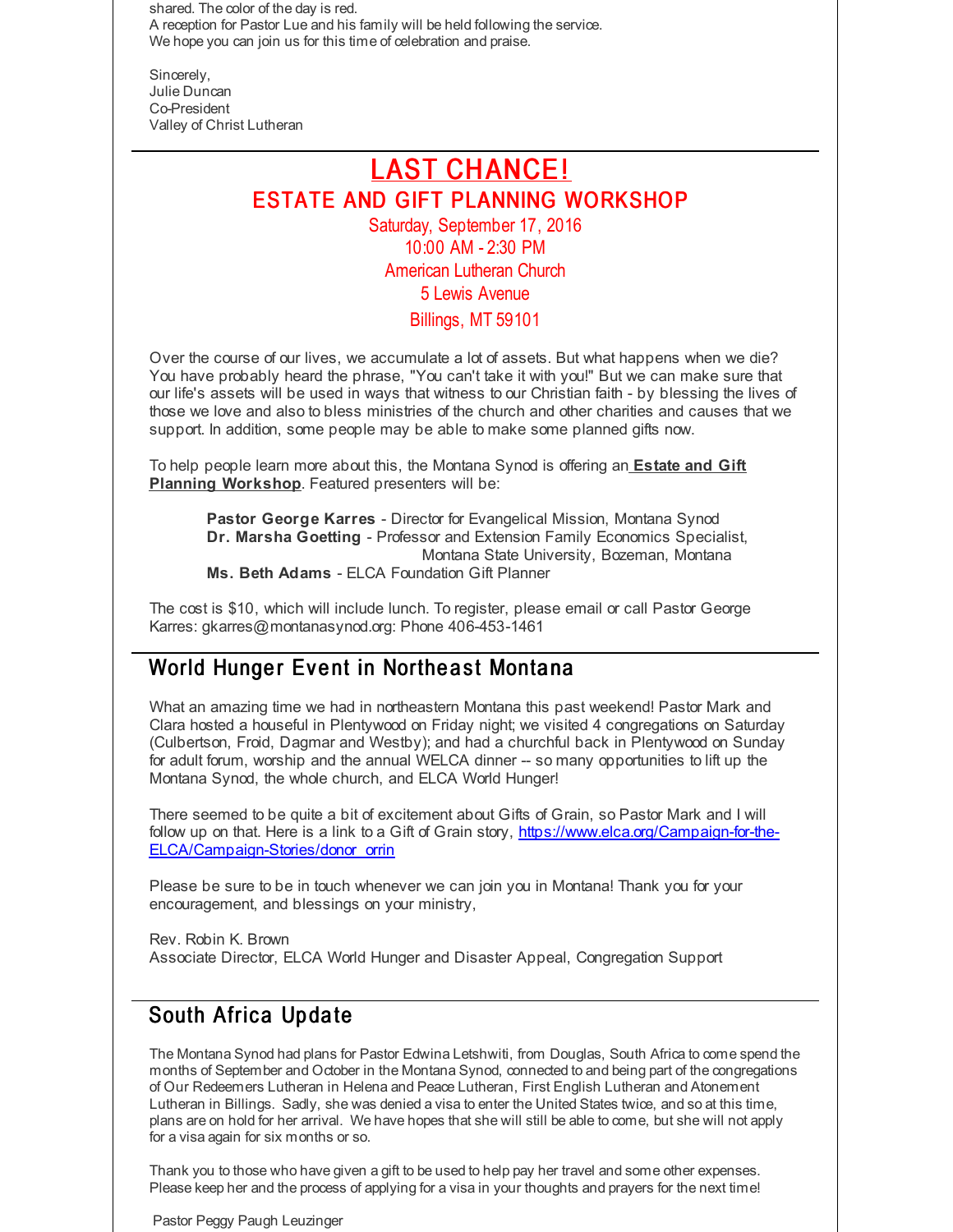Co-Pastor; Rivers of Faith Lutheran Parish Livingston and Wilsall, Montana



#### Montana Synod Pastors Featured in Luther Seminary's God **Pause**

Thismonth, Montana Synod pastorswho are graduates of Luther Seminary, are featured in September'sGod Talk daily devotions from Luther Seminary. You can find the daily [devotions](http://r20.rs6.net/tn.jsp?f=001vSa1esj__sI6AGb4os0meDbSbiuyrEYycc810nSVM88pT3-W6GsDOmgKSRXRCccYgCgxD2CO3Br0XvtA8oYkXE1WDNAymw0l96HEAr7CjtpnySXqtL_lGV4ff9iruUvhNu9_zJLk327EblprMckmQZJxgO-CiDmcB4he4i03XGb2FhaZaUUMyRgwDIpSMStg&c=&ch=) here.

Updating your Congregational Constitution

The updated model constitution for congregations is now online at [www.elca.org](http://r20.rs6.net/tn.jsp?f=001vSa1esj__sI6AGb4os0meDbSbiuyrEYycc810nSVM88pT3-W6GsDOtIV918RST9uQQxwAUXKrJ4YCn_cuRtxeygce9z3H-Yemd0H5x0GFzTUQmkTCao6IXtMsS789ZCRvB4RIjORIVdWlTI5VbkvFUrDPHnkDFJ9&c=&ch=). In the next 2 weeks the Montana Synod will send out a memo from our Constitution Review Committee and another from the Office of the Secretary. Thesememoswill contain rationale for the changes, and instructions on how to amend and update your constitution.

#### Rostered Leaders and LPAs - Mark your Calendars for the Convocation!

Theme: Meet the Future Boldly: Taking a Hard Look at Sustainability

When: Friday, October 14, 9-4

Where: Our Redeemer Lutheran Church, Helena, MT

Who: Rostered Leaders and LPAs

Resource: Dr. Kenn Inskeep

Cost: \$10, Lunch Provided

**Preregister: [cmccarty@montanasynod.org](mailto:cmccarty@montanasynod.org) by October 10**



**NRIT News:**

*The following events require pre-registration:*

Our first digital offerings are now available on our website. When you purchase the classes, you will have access to them throughout 2016 so can offer the class as a multi-session adult study or watch on your personal computer at your convenience.

# **Luther Lectures - Critical Encounters with Luther**

Chico Hot Springs with Rev. Dr.Kirsi Stjerna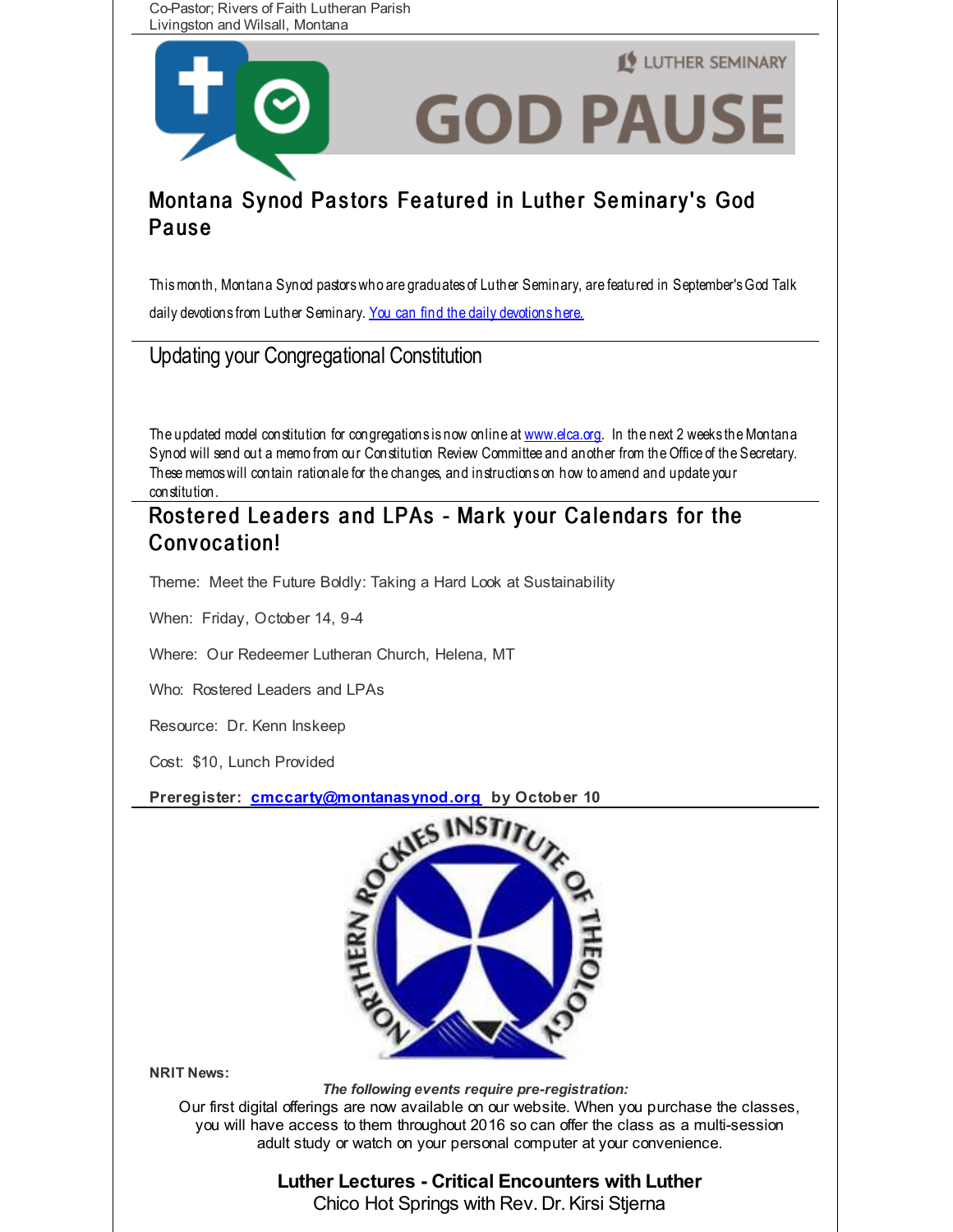In preparation for the 2017 Reformation anniversary year, we are exploring, who is our "essential Luther" and who is the "Luther for the future". We will reflect on most recent and important developments in Luther research as well as identify sources for our ministry and active Lutheran engagement with urgent concerns. We will be reading Vol 2 of The Annotated Luther (Fortress Press, 2015) in our re-focused and future-oriented encounter with church.

> Monday and Tuesday, Sept. 26-27 \$85 clergy / \$70 new to ministry, retired, LPA

#### **Gospel Road Show - Provoking the Gospel of Matthew**

Dr. Richard Swanson

From the genealogy to the resurrection, Matthew tells a unique story of the messiah. Matthew's story shares much with both Mark and Luke, but it is finally distinct and fascinating in its own right. In this course we will explore the story Matthew tells. We will look closely at key preaching texts, but we will examine these (and other) key texts in the context of Matthew's whole story. In particular, we will listen throughout the story for echoes of the Slaughter of the Innocents (which enters the story almost as soon as Jesus does). And, because biblical interpretation must always take place in, and for the sake of, the real world, we will listen also for the echoes of the cries of Rachel as she weeps for her children in every century. In all of this, we will aim to discover the kinds of provocations that are useful to preachers who live with this old story for yet another year.

Oct 24 in Havre - 9:30 - 3:30 Oct. 25 in Lewistown - 9:30 - 3:30 Oct. 26 in Billings - 9:30 - 3:30 \$75 clergy / \$50 new to ministry, LPA / \$20 retired clergy and lay persons

\*Our first digital offerings are now available on our website. When you purchase the classes, you will have access to them throughout 2016 so can offer the class as a multisession adult study or watch on your personal computer at your convenience.

1. Learning Our Place: Wilderness and Wonder from a Biblical Perspective. 2. Syria in the Bible and in the Early Church: A Heritage at Risk

To purchase these classes, go to www.nrit.org. Click on the NRIT logo on the upper left side of the page. This will bring you to the NRIT home page. Under the logo, to the right side, click on NRIT Digital Education Store. Then click on the class you would like to access. You will need to pay online with a credit or debit card. After purchasing, you will receive access information.

#### 20 16 IRS Up da te

The US tax system is a quarterly system, not an annual one. Tax payments are due at least quarterly, and the year-end return is simply a reconciliation of the activity. If you receive income in the first quarter of the year, the taxes are due at the end of that quarter, not in April of the following year when you file your tax return. The IRS structures the four quarters of the year to end in March, May, August and December, not the more common, normalized March, June, September, December quarter ends.

The year is divided into four payment periods, or due dates, for estimated tax purposes. Those dates are listed below.

- · Payment 1 April 18, 2016
- · Payment 2 -June 15, 2016
- Payment 3 September 15, 2016
- Payment 4 January 17, 2017

Most secular employees have taxes withheld from their paychecks on a bi-weekly basis so they exceed the quarterly requirement. However, if you are classified as clergy and received ministry income or other sources of income such as interest, dividends, Partnership or S Corp draws or dividends, sole proprietorship or LLC income, or a profitable rental property or secular business income, then estimated taxes may very well be required.

The IRS requires that you must pay estimated taxes in 2016 if you will owe \$1,000 or more by year end, and if your total taxes withheld from other sources are less than the smaller of 90% of your 2016 return, or 100 percent of your 2015 liability.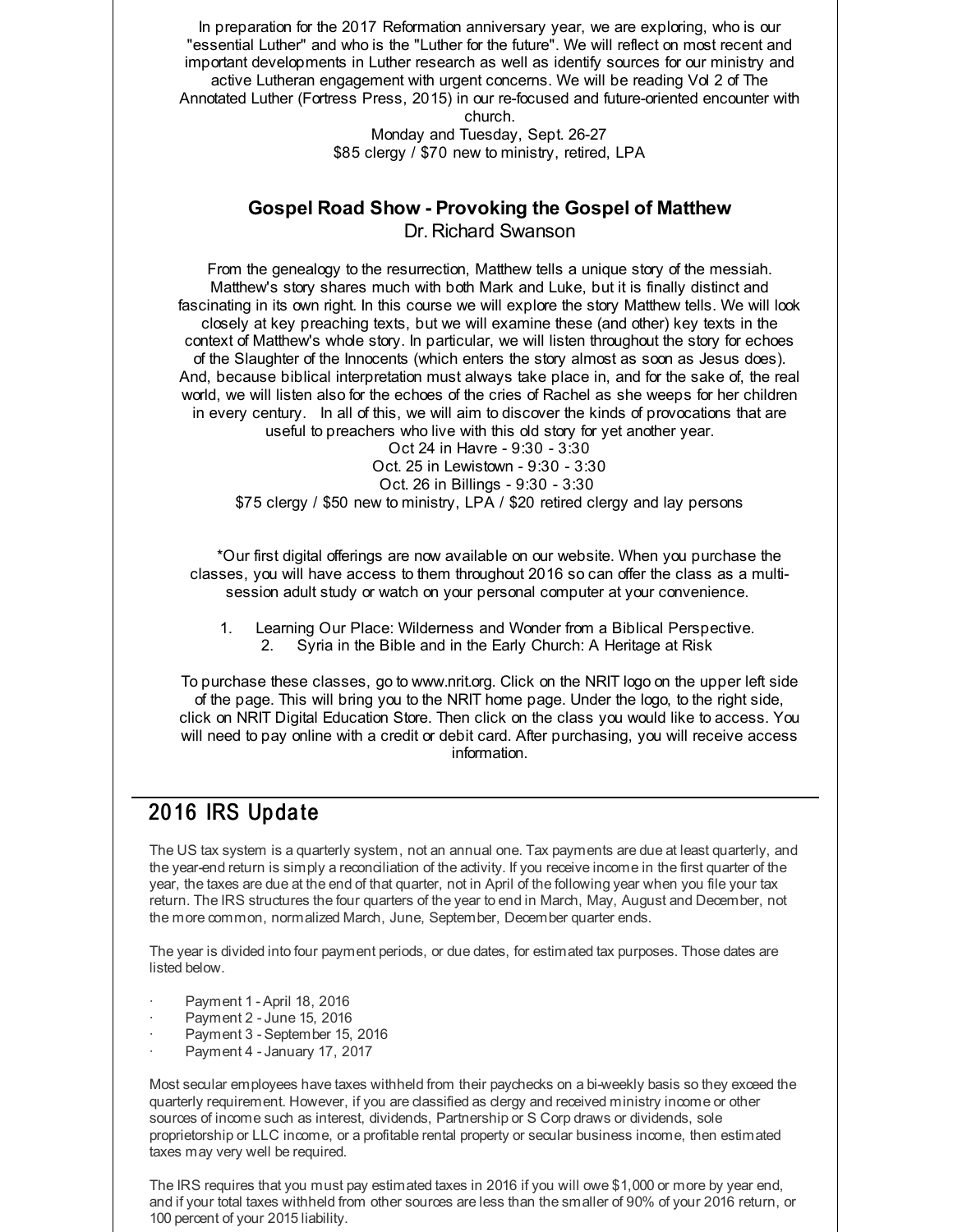If you choose to wait until 2017, to see if you owe additional taxes, you may be subject to interest and penalties.

If you are a current client of Clergy Financial Resources, you can access your personalized estimated payment coupons in your CyberCabinet account. If you'd like us to review/calculate your estimated payments, please enroll in our Estimate Payment Support service and schedule your appointment today.



Transforming lives at Montana State Prison through the power and presence of Jesus Christ.

# THE Event of the Year! **Online Quilt/Art Auction**

Read about it in the latest edition of The Kite - Freedom in Christ's newsletter.

#### **Newsletter**

We apologize for the incovenience. The last email contained the wrong link to our current newsletter with the Quilt/Art Auction information. The link above will go directly to the correct newsletter. You can also find it on our website under Newsletters in the navigation bar.

Again apologies for the error. We know your inbox gets overloaded with emails each day, and don't want to contribute to that overload!

#### Intermountain receives generous matching grant to help build new chapel!

We have good news, friends - Intermountain recently received a \$100,000 matching gift to be used to renovate a vacated cottage into Van Orsdel Commons, a chapel on campus for our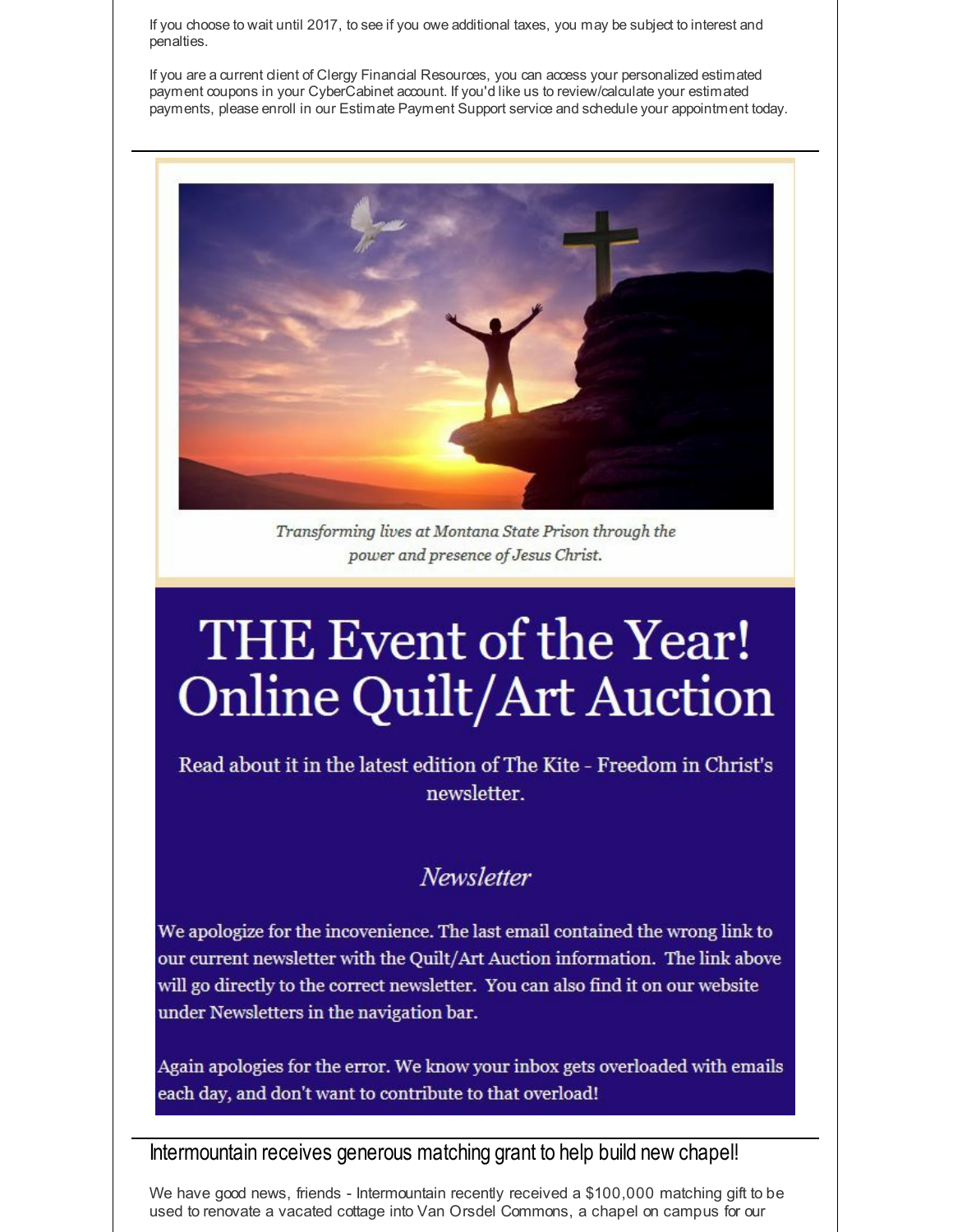residential program! We have 120 days to raise the matching funds in order to receive the entire grant. If we succeed, we will have all the funding necessary to start the chapel project.



#### Intermountain News!

We have good news, friends - Intermountain recently received a \$100,000 matching gift to be used to renovate a cottage into Van Orsdel Commons, a chapel on campus for our residential program! We have 120 days to raise the matching funds in order to receive the entire grant. If we succeed, we will have all the funding necessary to start the [chapel](http://r20.rs6.net/tn.jsp?f=001vSa1esj__sI6AGb4os0meDbSbiuyrEYycc810nSVM88pT3-W6GsDOoBy4UVOgCoHQ9IjIZTdbz1UvzIn4h-hTnqhKcwdkn3iORXRghSbmggxJnFxl2JSvm6Ka1KcVxQeSggsdVzAWzV44_9SSda9EmLLX7UuTGQeF2tL8jWhWvM3cD8MylgJ1JxaPjjy9CQDkv9R7P7FdICVXRTBNWml0hLheQb7Pyt-&c=&ch=) project.



Are you wondering how adversity in childhood has impacted the community, your church, or your faith community? Looking for practical ideas for building resilience through faith-based approaches?

Please attend this first-of-its kind discussion at the Resilience Fall Summit. Rev. Chris Haughee, BA, MDiv., Intermountain Chaplain and Kimberly Konkel, Associate Director for Health, HHS Center for Faithbased & Neighborhood Partnerships, Washington D.C., will present "Building Resilience through Addressing ACEs in Your Faith Community." Please join them in this session, which will be both informative and will provide you with the tools to make a difference for struggling youth and families in your community.

For any ministry or faith-based group desiring to connect their ministry with the mission of building resilient communities, this event is a must.

[>>Click](http://r20.rs6.net/tn.jsp?f=001vSa1esj__sI6AGb4os0meDbSbiuyrEYycc810nSVM88pT3-W6GsDOoBy4UVOgCoHdbrz91s8i5G7s0sN7TvJc6HlHYmn7qDQiE9LpDt5-tmnz4t0odAtLKAnz6L4v6hlIKrQnjLw9ITxj6ff6jxvrq0s7rVhcx682wf-eQtS7YopLD8vaslG6B9vGPeVQNf89aFp0L5SBHU=&c=&ch=) here to register today!

# The Luther 5

#### **September Newsbrief: the Lutheran World Federation**

While the origins of Lutheranism as a confessional movement are identified with the reforming work of Martin Luther, the date sometimes given for the formation of Lutheranism as a separate church is the 1648 Peace of Westphalia which ended the bloody religious conflicts of the Thirty Years War in central Europe and gave legal coexistence to Roman Catholic, Lutheran and Reformed Christians. A point of no return for the Lutheran Church had been reached which also kept alive the vision of both Lutheran and Christian unity under the gospel, a development which would bear much fruit with the formation of the Lutheran World Conference and its successor, the Lutheran World Federation.

Paul Hanson provides a compact and delightful sketch of these organizations and their achievements. What he does not tell you is how his own career in ministry intersected with the Lutheran World Federation. In July of 1962, while a student at Augustana Theological Seminary in Rock Island, IL, Paul joined 5 other Lutherans for a Church Workers Exchange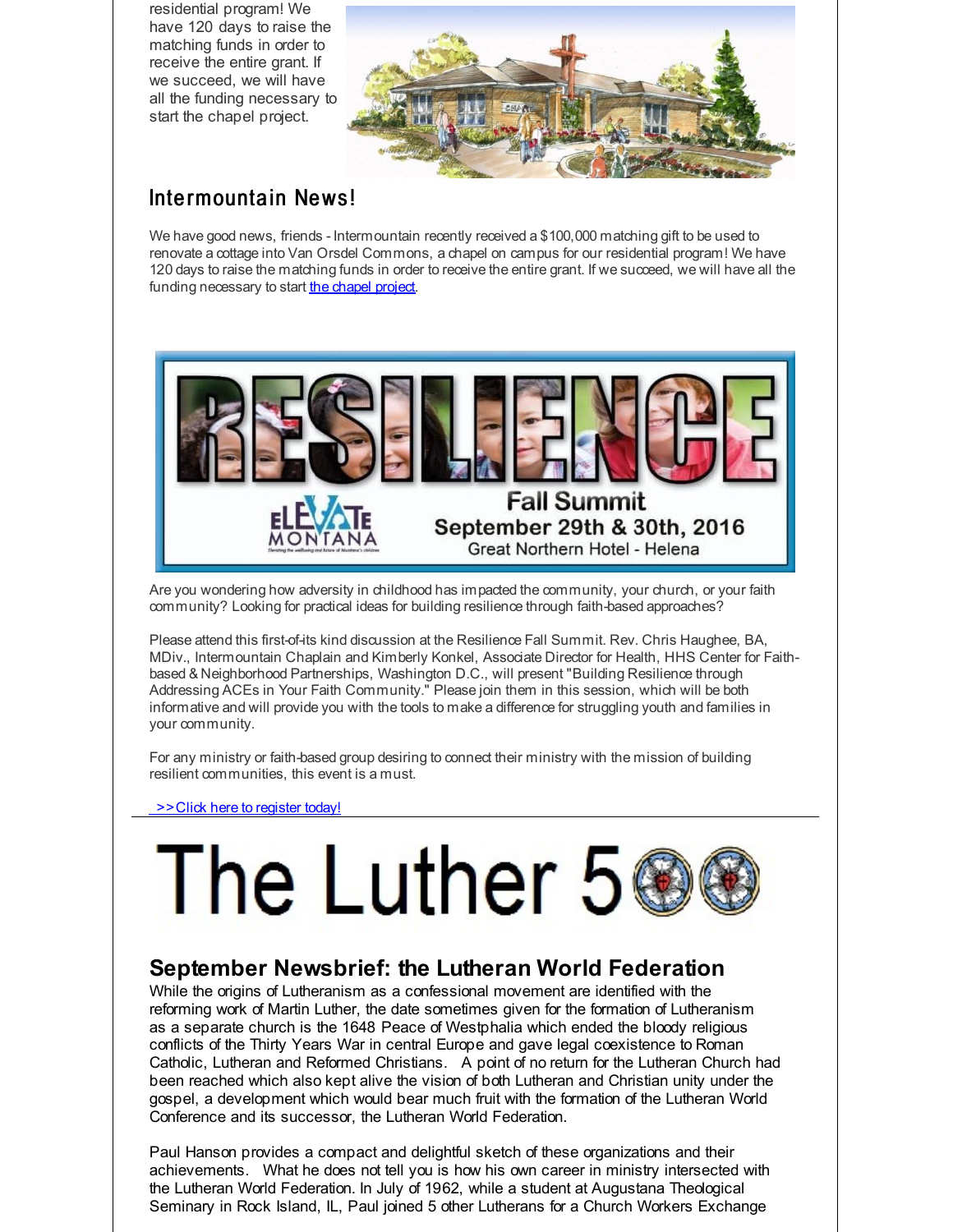Program in West Berlin that was sponsored by LWF. "Our task," he said, "was to work with refugees who had escaped from East Berlin and East Germany and who were either 'stuck' in West Berlin or were having their applications processed so they could move to West Germany." Midway through that year, as a result of stipendiary concerns, Paul was serendipitously reassigned to Geneva, Switzerland to help produce short histories of Lutheran Churches in the world for the LWF Assembly in Helsinki, Finland, in the summer of 1963. Anyone who knows Paul will see the connection between this experience and his ongoing advocacy of ELCA global mission and Christian unity. Enjoy the read! -Paul Seastrand **[Download](http://r20.rs6.net/tn.jsp?f=001vSa1esj__sI6AGb4os0meDbSbiuyrEYycc810nSVM88pT3-W6GsDOlCKX3R4GiYt1cjqkl_3QIiPaFKuicayMC0tXQC5_oCb-QfjGipIhM6CcLDJMzlnbISB8m9JcHTB1vRg8dsuTp2A2RLCKEV9rfoYkJwnoYAt0uhmNCtzv4T9jK0w4euYPLwHGp5BbWTqJcPFEZkja2s=&c=&ch=) it here** Looking for more information on **PORT** the 2017 Portico Health Benefit Benefit Services | A Ministry of the ELCA Changes? You will be receiving information in the mail, and there is also a video available online through Portico. [Here](http://r20.rs6.net/tn.jsp?f=001vSa1esj__sI6AGb4os0meDbSbiuyrEYycc810nSVM88pT3-W6GsDOtRfA460vksat38UW3wSpE3LUyDbMy0Ln7TPZ8JmWRLvAgDMCrixz_3sYXh5l5PoISamI0tLxQvNne6NfQO6EXdHfiiKEnbxZSk2SrXC5LpyyioAW2IlN5ejpx3EqYvWIw==&c=&ch=) is the link. Kairos Workshop Please find an [attached](http://r20.rs6.net/tn.jsp?f=001vSa1esj__sI6AGb4os0meDbSbiuyrEYycc810nSVM88pT3-W6GsDOmgKSRXRCccY84iqoOdNrTfKRaqj3vXYFRXVzGvlt7bYrkiy-0fv7dLlIrzFnxJm47SLrOxhtAnzPDB3d0-I_-fBFZ59EWFLS4gPmH8whdZLHZ3iRFa9VvHjpkuvG-ndIH_MQ0XBhIEYsiZWgH_MPdLnqdJ0LFn_95acHJk1aJ6Xa0tKeKFET_Zx3u_aaFnqosM6hzV6zZ73LytJ973JaHE=&c=&ch=) brochure on the upcoming Kairos Workshops that will be held Oct. 17-Oct 20th at various locations throughout Montana. This workshop is titled, **Israel/Palistine: Beyond the Headlines. Digging Deep for Justice & Peace in the Holy Land** Please download the brochure for more info and registration information.<br> **Mac Connect**<br> **You are invited to MAC Connect 2016:**<br>
Oct. 20-21<br>
All are welcome to come to MAC's Thursday evening<br>
meetings and Friday workshop. Mac Connect **You are invited to MAC Connect 2016:** Oct. 20-21 All are welcome to come to MAC's Thursday evening meetings and Friday workshop, October 20-21. We are especially eager to invite members of St. James' "Outreach" committee and those passionate about "Social Justice." Come be inspired. Learn about how you can join with Christians across the state to advocate on behalf of the least and the lost. Faith • Unity • Justice • Compassion MAC Connect 2016 will occur in Butte, MT, starting the evening of Thursday, October 20 through Friday, October 21. Register at [www.macmt.org](http://r20.rs6.net/tn.jsp?f=001vSa1esj__sI6AGb4os0meDbSbiuyrEYycc810nSVM88pT3-W6GsDOhQpq3FcS_6KlRtR2goGwZ45yj6EqQY8oYEKKE7FjqdlHIgnvHjtAZBAE0nMjubqynv0AeTlNofbsuB7HZjJnP7IOzbSPe0TVMR54UvlsJIHoFEKCD64Qxg=&c=&ch=) **LAST CHANCE TO SIGN UP FOR THE LPA CLASS IS FRIDAY, SEPTEMBER 23. THIS OPPORTUNITY ONLY COMES AROUND EVERY TWO YEARS.**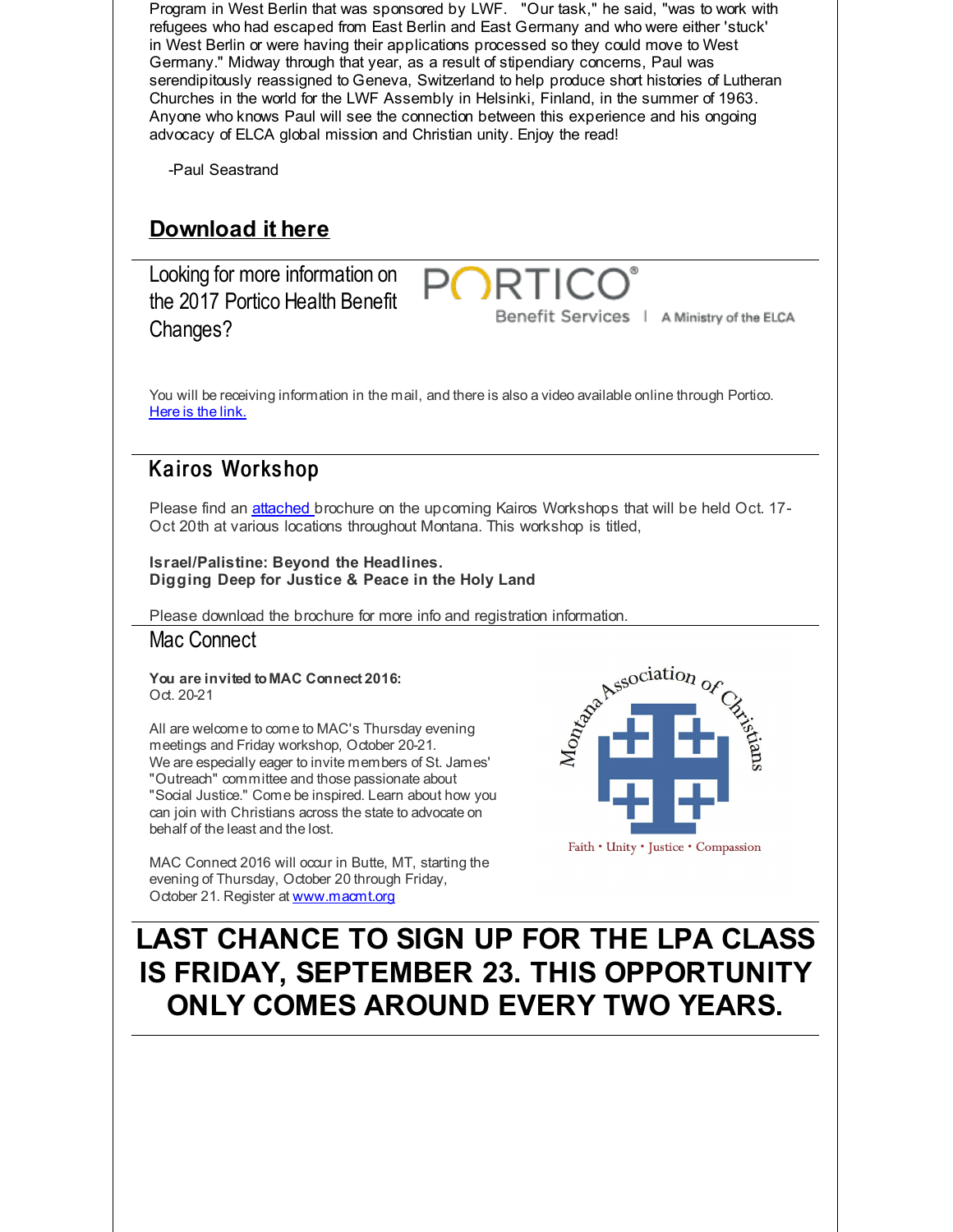

The new address for the Synod Office is: **3125 5th Ave S Great Falls, MT 59405**

# **The Synod Office has a New Address!**

# **3125 5th Ave S Great Falls, MT 59405**

## **Montana Synod Opportunities:**

#### Update to the news

We are changing things up in the the Montana Synod Weekly News! The news archive on [montanasynod.org](http://r20.rs6.net/tn.jsp?f=001vSa1esj__sI6AGb4os0meDbSbiuyrEYycc810nSVM88pT3-W6GsDOnU0o6q8IH48feMZWvpoUaVSh9CmwFNFXcOlmksHlr9SiBulK1AB8kADhf0ITIOQrwLC5awtaxWBklJ5YMcnV4C1Mzcq_ECktPSshBdjG_DSMw6mUnASyw4=&c=&ch=) has been updated and all 2016 issues can be found [here](http://r20.rs6.net/tn.jsp?f=001vSa1esj__sI6AGb4os0meDbSbiuyrEYycc810nSVM88pT3-W6GsDOmgKSRXRCccYMsHUfnkJzKnDEPpjut5c5XbgHMT53qmiRtOqC7W7kVbR_RuVK5nuxdl71UDyPAjJruQWj8ZWRa50DaL6188BFfkl-6anMih3ew1UEGDt4RhL9S9E0XmYRJyHwhuzAeImBNNiG8kedWiVE5RJ3yeGBg==&c=&ch=). All future issues will also be archived, so feel free to download any past issues!



Community Lecture Series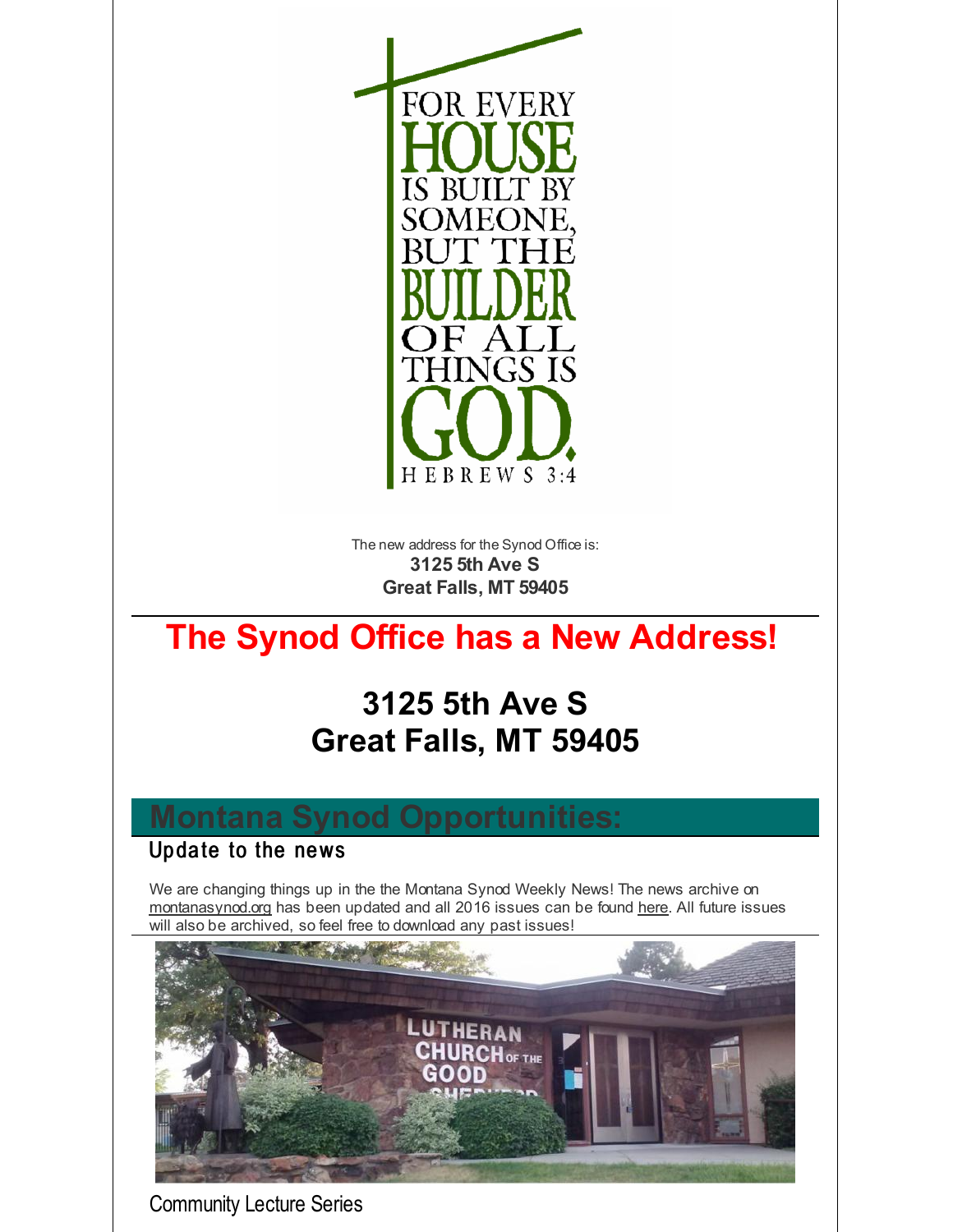If you are in or near Billings, check out the lecture series being put on by Lutheran Church of the Good Shepherd. More information can be [found](http://r20.rs6.net/tn.jsp?f=001vSa1esj__sI6AGb4os0meDbSbiuyrEYycc810nSVM88pT3-W6GsDOtRfA460vksa5a_S81NjttNTUfMnBk9aGXuxW_94Km8c2nD7IgXiAMeD48KNRM6IsLWkPowcAXObzXEi2CSwCiquFRsvIUVytz2tjOSIFMwC2ao4Puz-7iu-gEN_HV0E7J4tLjxf9SL_aZp1f57A2-7LZMgyNVclHh2Tv_K6os0W&c=&ch=) here.

#### Christikon Clips

**It's completed!** Our exceptional staff has gone home, the campers are preparing for school to start, and we begin the planning for 2017. It has been a blessed adventure!

**We hosted campers from Minnesota, South Dakota, Washington, Wisconsin, Wyoming and Montana.** Wonderful opportunity to connect with people from these out of state congregations and forge long lasting friendships and share the Christikon experience.

**Our special guest speakers,** Pastor Jim Darchuck, Professor Lois Malcolm and Pastor Tim Westermeyer lead our family adult sessions into great conversations about the life of faith in the day-to-day world, trusting in the Holy Spirit, and supporting our ministries with effective communication.



**Fall Retreats:** We have retreats scheduled into October with dates still available. Bring your group and enjoy fall in the mountains!

**Thank you for your prayers for Christikon** this summer, for the summer staff as they transition back to "real life", and for all who have joined in the Christikon life.

It is the mission of Christikon to awaken and nurture faith in Christ- exploring God's creation and the adventure of life together.

CHRISTIKON ● 1108 24th Street West ● Billings, MT 59102 406 656-1969 ● secretary@christikon.org ● www.christikon.org

# Flathead Lutheran Bible Camp **Retreats, Events, and Updates:**

*For additional information about these great upcoming retreats and events, check out our website at [www.flbc.net](http://r20.rs6.net/tn.jsp?f=001vSa1esj__sI6AGb4os0meDbSbiuyrEYycc810nSVM88pT3-W6GsDOkkgBukcXdWTO2bZ7nfTk4Ij9IxAk5R4g2bcOlBkcbSPv7lD-x8ntDwKQl51ezgT3tAz_KAUKl955ysjpgC0nucZb53lwJJoEofhiEik6eAEzrKvxTrFArnEYbn26IFXSmjExO3Mzq-AIJ8jaeiO5RXSg4Vhu7w0HrFCOZk8QltuLCnZPIFyOlCELa_d8ejCX-AsDPC3lHzv&c=&ch=)! Also, watch for our 2016 Summer Brochure around Christmas! Be sure to register*



*early for your first choice of weeks and programs!*

#### October 7-8: Delegate Retreat & Annual Meeting

Congregations, please submit the names of your delegates to the office at(406) 752-6602 to reserve your spaces.

This no cost Delegate Retreat will equip your delegates to serve your congregation as the FLBC connection. On October 8ththe retreat concludes with the Annual Meeting/Celebration at 1:00 PM!

#### November 11-13: Crazy About Quilting Retreat

New and experienced quilters alike are welcome at this great retreat! Gather your friends and go crazy with quilting this weekend with our quilter in residence, Susan Hedahl! CLICK HERE for more [information](http://r20.rs6.net/tn.jsp?f=001vSa1esj__sI6AGb4os0meDbSbiuyrEYycc810nSVM88pT3-W6GsDOtRfA460vksa2RHbX672sf6TeQb9QqTlWARATX7FoYlkELiszCZ4S6XWBDPihwFYxSoZLlji9XASGxFxYvr1TwnLHwipkUibv2y3kPcJlh8bqKPMk8S7yM83afrKj2BZPaPOGiZ6q5tO1wzJy1gVMmfobEWmQmm9dUtsYkGCcvCw&c=&ch=) and to register.

#### December 2-4: Family Advent Retreat

You won't want to miss this retreat as we prepare for the coming of Jesus' birth! Give your family or friends the Christmas gift of this retreat by registering today! [CLICK](http://r20.rs6.net/tn.jsp?f=001vSa1esj__sI6AGb4os0meDbSbiuyrEYycc810nSVM88pT3-W6GsDOtRfA460vksaSZEyE0RhmNTuqXQ-wV9qvM3jgyIuwqBjvuSlQreJqBpGUf3injMmvDD3obtqJfRjj6krhif3OBAvKLGiYEvZ6Rrqe8014fQbkYvFSU3Qb1ZXLDxjAC4PJ8XyeLqOs3e6lfQCb8WUTJhHdnmoLdW6pQ==&c=&ch=) HERE for more information.

Rev. Nathan Clements, Associate Director Flathead Lutheran Bible Camp 603 S Main St Kalispell, MT 59901